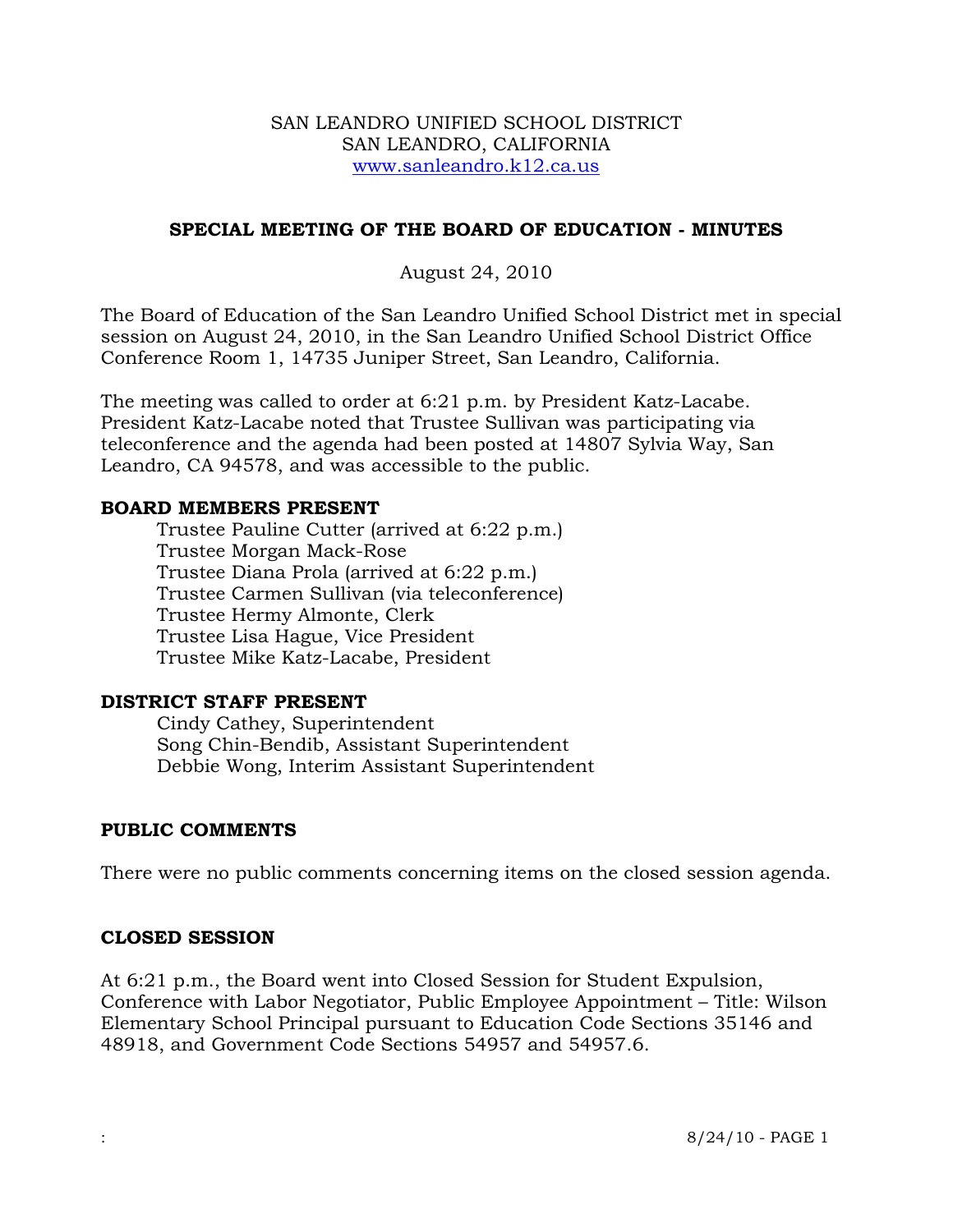The Board returned to open session at 7:27 p.m. President Katz-Lacabe said that the Board had been in closed session where the following action was taken:

 On a motion made by Trustee Cutter and seconded by Trustee Prola, the Board appointed Wendy Ponder as Principal of Wilson Elementary School by a 7-0 vote. Trustee Sullivan voting via teleconference.

### **CONSENT ITEMS**

Both of the consent items were pulled from the consent calendar for individual consideration. Trustee Cutter pulled 3.2-C and Trustee Katz-Lacabe pulled 3.1-C.

#### Educational Services

3.1-C Recommendation from the Director of Student Support Services for Readmission from Expulsion for Students who have Satisfactorily Completed the Terms of his/her Rehabilitation Plan and are Eligible to Return to a Comprehensive Program.

| $E02-08/09$ | <i>*EOD03-09/10</i><br>*Expelled from another district |
|-------------|--------------------------------------------------------|
| $E05-09/10$ | E10-08/09                                              |

At the request of Superintendent Cathey, Trustee Katz-Lacabe asked that student E10-08/09 be removed from this recommendation.

On a motion made by Trustee Hague and seconded by Trustee Almonte, the Board approved the recommendation from the Director of Student Support Services for readmission from expulsion for students, with the exception of student E10-08/09, who have satisfactorily completed the terms of his/her rehabilitation plan and are eligible to return to a comprehensive program by a 7-0 vote. Trustee Sullivan voting via teleconference.

3.2-C Memorandum of Understanding between San Leandro Unified School District and San Leandro Boys and Girls Club for *Kindercare* at Garfield Elementary School for 2010-2011

> Trustee Cutter raised a concern about having a dedicated classroom available and would like to see the one-week notice extended to two weeks notice to parents prior to terminating the program should the enrollment fall below 20.

In addition, Trustee Cutter along with Trustee Sullivan, were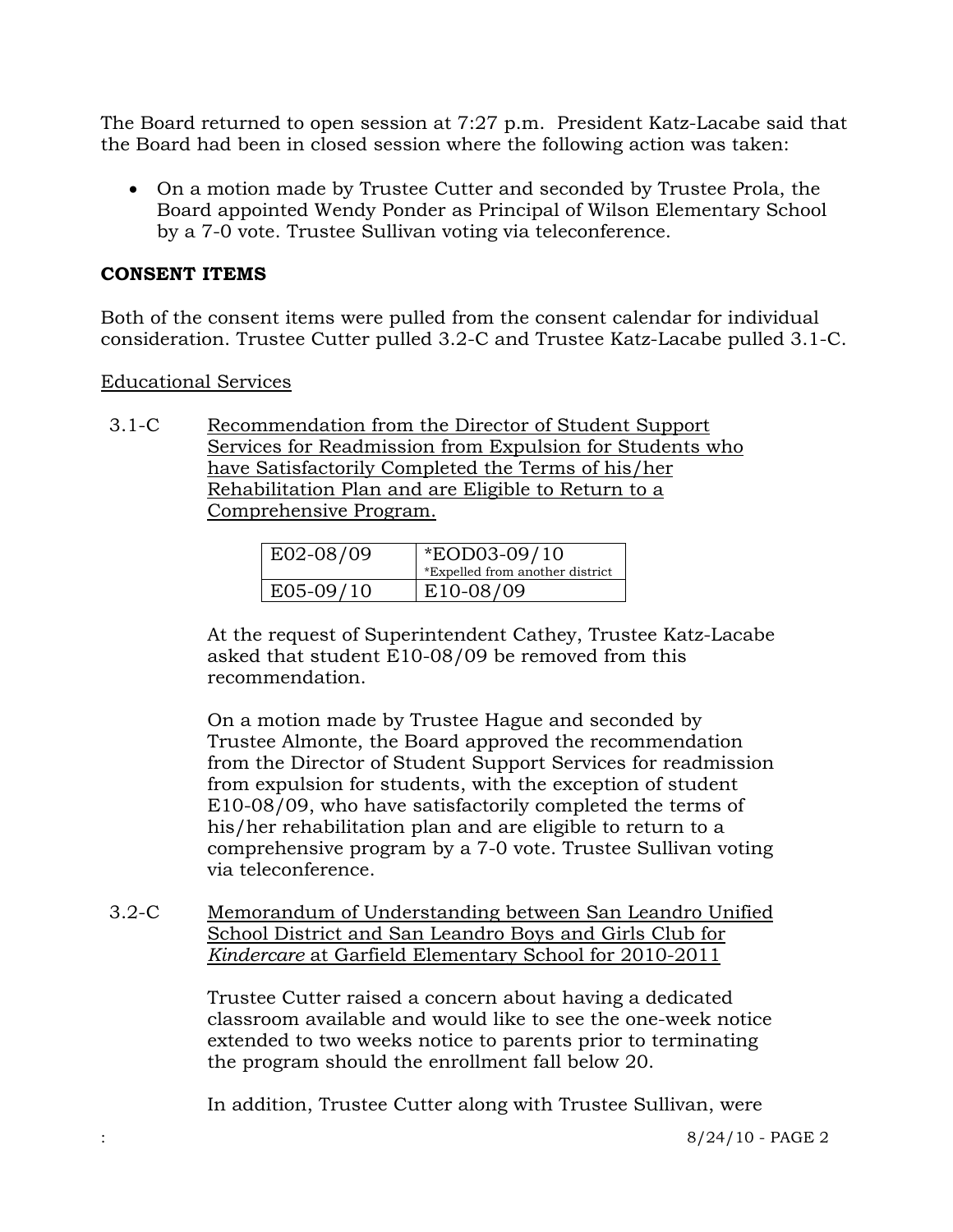concerned that the cost of the program might impact the enrollment.

In response to the concerns raised, Interim Superintendent Wong confirmed that a dedicated space was already secured at Garfield. She also explained that the monthly fee of \$235 per month per student was based on 178 days (the length of the school year) and equated to approximately \$13 a day, adding that currently the sites were confident that they would meet the 20-student enrollment requirement.

On a motion made by Trustee Cutter and seconded by Trustee Mack-Rose, the Board approved the Memorandum of Understanding between San Leandro Unified School District and San Leandro Boys and Girls Club for *Kindercare* at Garfield Elementary School for 2010-2011 by a 7-0 vote. Trustee Sullivan voting via teleconference.

# **ACTION ITEM**

#### Human Resources

2.1-A Upgrade a Custodian Position to a Head Custodian II Position at the Fred T. Korematsu Campus

> Staff explained that this was an upgrade of a custodian position, not a new position, and the District's posting procedure process would be followed. In addition, staff noted that this would not change the existing staffing level for custodians throughout the District.

On a motion made by Trustee Hague and seconded by Trustee Prola, the Board approved to upgrade a custodian position to Head Custodian II position at the Fred T. Korematsu Campus by a 7-0 vote.

# **BOARD MEMBER COMMENTS**

The Board expressed their excitement and delight with their tour of the Fred T. Korematsu Campus.

Additional comments included:

 Trustee Cutter is eager to receive and begin distributing the invitations to the Fred T. Korematsu dedication so that the neighbors will have an opportunity to tour the new facility.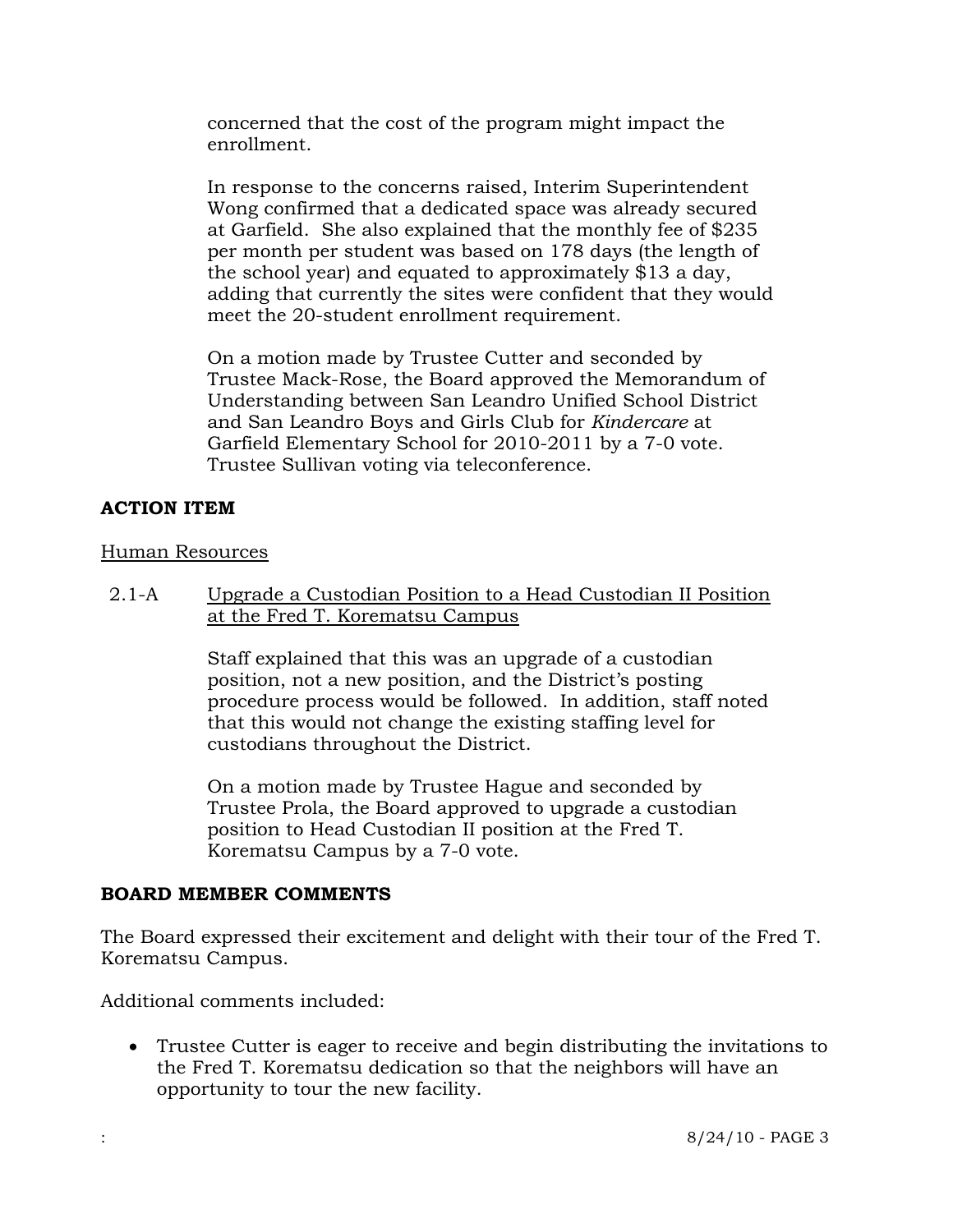- Trustee Prola commented that she attended the staff development activities at various school sites on August 23, and was encouraged by all the "energy" in the air."
- Trustee Mack-Rose asked for and received consensus to have staff provide a presentation, at an upcoming Board meeting, on campus security.
- Trustee Hague hoped that a similar tour, such as the one for the  $9<sup>th</sup>$  grade campus, would be scheduled for the Arts Education Center. She also noted that it would be nice to invite former Board members, who were part of the creation of both these new facilities, to the dedication ceremonies as well as Peter Irons, the attorney who worked on the Korematsu case, and Avi Black from the County who expressed an interest in attending.

The Board adjourned into closed session at 7:42 p.m.